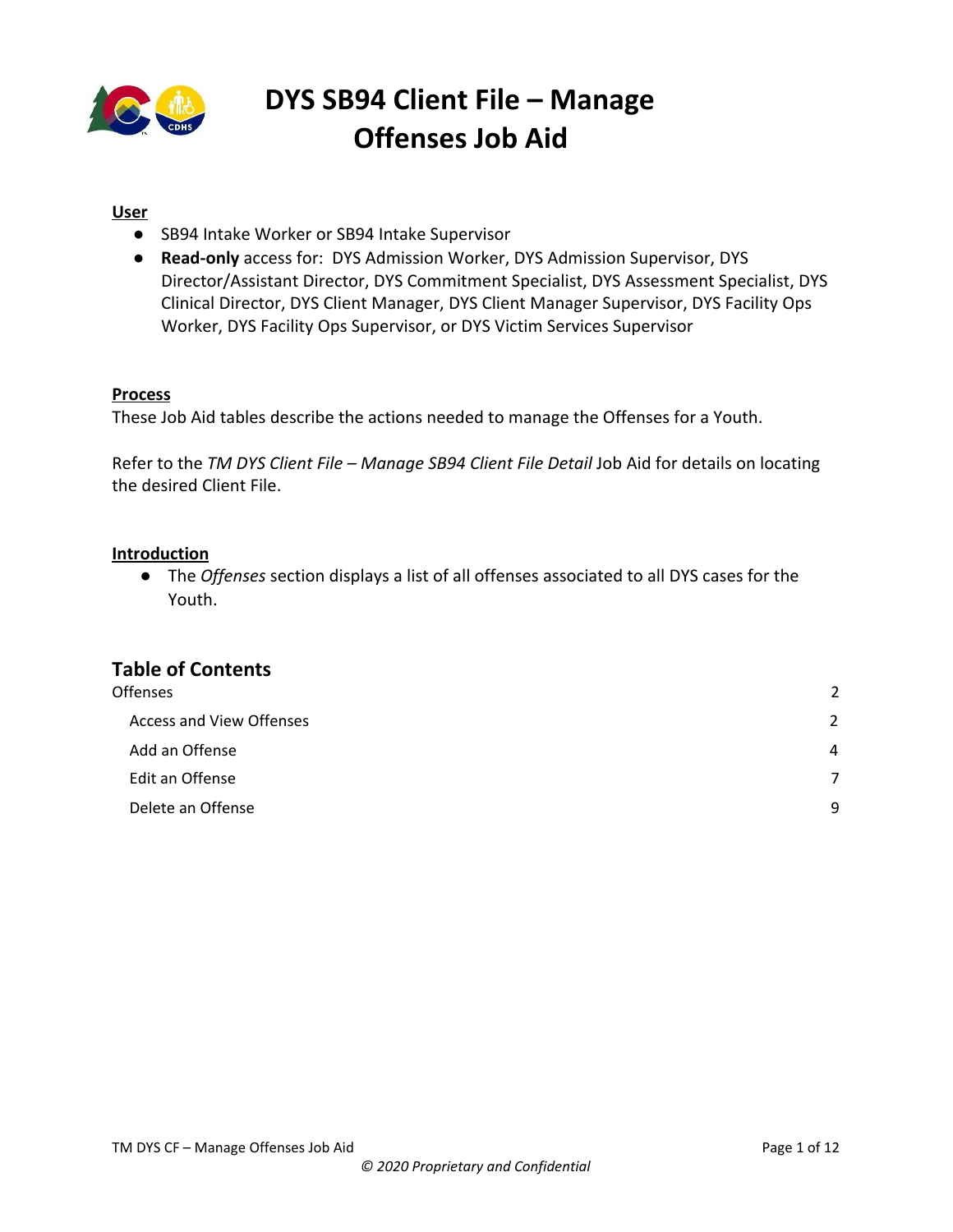

### <span id="page-1-0"></span>**Offenses**

### <span id="page-1-1"></span>*Access and View Offenses*

|                                                                                                                                                                                                                                                                                                                                                                                                                                      | Screenshot                                                                                                                                                                                                                                                                                                                                                                                                                                                                                                                                                                                                                             |                                                                                                                                                                                                                                                                                                                                                                                                                                                                                                                                                                                                                                                                                                                                                                                                                                                                                                                                                                                                                                                                                                                                                                                                                                                                                                                                                                                                                                                                                                                                                                                                                                                                                                 |  |                |
|--------------------------------------------------------------------------------------------------------------------------------------------------------------------------------------------------------------------------------------------------------------------------------------------------------------------------------------------------------------------------------------------------------------------------------------|----------------------------------------------------------------------------------------------------------------------------------------------------------------------------------------------------------------------------------------------------------------------------------------------------------------------------------------------------------------------------------------------------------------------------------------------------------------------------------------------------------------------------------------------------------------------------------------------------------------------------------------|-------------------------------------------------------------------------------------------------------------------------------------------------------------------------------------------------------------------------------------------------------------------------------------------------------------------------------------------------------------------------------------------------------------------------------------------------------------------------------------------------------------------------------------------------------------------------------------------------------------------------------------------------------------------------------------------------------------------------------------------------------------------------------------------------------------------------------------------------------------------------------------------------------------------------------------------------------------------------------------------------------------------------------------------------------------------------------------------------------------------------------------------------------------------------------------------------------------------------------------------------------------------------------------------------------------------------------------------------------------------------------------------------------------------------------------------------------------------------------------------------------------------------------------------------------------------------------------------------------------------------------------------------------------------------------------------------|--|----------------|
| Refer to the TM DYS Client File -                                                                                                                                                                                                                                                                                                                                                                                                    | COLORADO<br>$\hat{c}$                                                                                                                                                                                                                                                                                                                                                                                                                                                                                                                                                                                                                  |                                                                                                                                                                                                                                                                                                                                                                                                                                                                                                                                                                                                                                                                                                                                                                                                                                                                                                                                                                                                                                                                                                                                                                                                                                                                                                                                                                                                                                                                                                                                                                                                                                                                                                 |  | cyfmt<br>G     |
|                                                                                                                                                                                                                                                                                                                                                                                                                                      | <b>Back to Workspace</b>                                                                                                                                                                                                                                                                                                                                                                                                                                                                                                                                                                                                               |                                                                                                                                                                                                                                                                                                                                                                                                                                                                                                                                                                                                                                                                                                                                                                                                                                                                                                                                                                                                                                                                                                                                                                                                                                                                                                                                                                                                                                                                                                                                                                                                                                                                                                 |  | Client 2002046 |
| desired Client File.                                                                                                                                                                                                                                                                                                                                                                                                                 | Show Menu<br>Youth Info<br>SB94/MTR Case List<br><b>JDSAG Screening</b><br>CIRA PreScreening                                                                                                                                                                                                                                                                                                                                                                                                                                                                                                                                           | Welcome, Cgi Qa Test5 (Logout)<br>ℯ<br>Client File 2002046<br>Workspace<br>Client File for JNJGTAXGWO SPSTKJAXNPI SLDSAADLWXC -<br>2002046<br>Victim Notification - N/A<br><b>Youth Info</b><br>Suffix<br><b>First Name</b><br>Middle Name<br><b>Last Name</b><br><b>JNJGTAXGWO</b><br>SPSTKJAXNP<br>SLDSAADLWXC<br>Sex Assigned at Birth*<br><b>Sexual Orientation</b><br>Preferred Gender<br>Gender Identity<br>Pronoun<br>$\mathbf 0$<br>Select.<br>$\checkmark$<br>Select.<br>Male<br>$\checkmark$<br>Select<br>SSN<br>Date of Birth*<br><b>Current Age</b><br>Client ID View Client Record<br>白<br>342003439<br>2002046<br>1/24/2003<br>17 yrs<br>State ID<br>Region of Youth*<br>Home School District*<br>Parents County of Legal<br>Residence <sup>*</sup><br>Y827332<br>Central<br>Denver County 1 V<br>$\check{ }$<br>Jeffersor<br>$\checkmark$<br>Primary Ethnicity*<br>Citizenship/Alienage'<br>Height<br>Weight<br>Weight<br>(lbs.)<br>(oz.)<br>Black or African An V<br>U.S. Citizen<br>5'3"<br>170<br>Save<br><b>Distinguishing Characteristics</b><br>$\mathbf{D}$<br>ŏ<br>$\boldsymbol{\Omega}$<br>Welcome.<br>Client File 1992618<br>Workspace - Home<br>Actio<br>Added During $\qquad \blacktriangledown$ Court Case Number<br>Offense Type<br>$\tau$ Offense $\tau$<br><b>T</b> County<br>Denver<br>Property<br>Agg Motor Vehicle Felony<br>Screening<br>医。<br>Start Date<br>▼ Service Category/Type<br>F End Date<br>$\nabla$ CW/DYS<br>Y SB94 Case ID<br>SB-94 Non-Residential/Client<br>11/20/2019<br>11/20/2019<br>DYC<br>1730362<br>Assessment/Evaluation<br>11/20/2019<br>SB-94 Non-Residential/Supervision<br>11/27/2019<br><b>DYC</b><br>1730362<br><b>Actions v</b> |  |                |
|                                                                                                                                                                                                                                                                                                                                                                                                                                      | Offenses                                                                                                                                                                                                                                                                                                                                                                                                                                                                                                                                                                                                                               |                                                                                                                                                                                                                                                                                                                                                                                                                                                                                                                                                                                                                                                                                                                                                                                                                                                                                                                                                                                                                                                                                                                                                                                                                                                                                                                                                                                                                                                                                                                                                                                                                                                                                                 |  |                |
|                                                                                                                                                                                                                                                                                                                                                                                                                                      | Case Notes<br>Contacts and Visits<br>Trafficking                                                                                                                                                                                                                                                                                                                                                                                                                                                                                                                                                                                       |                                                                                                                                                                                                                                                                                                                                                                                                                                                                                                                                                                                                                                                                                                                                                                                                                                                                                                                                                                                                                                                                                                                                                                                                                                                                                                                                                                                                                                                                                                                                                                                                                                                                                                 |  |                |
| Job Aid for details on locating the<br>Navigate to the Offenses section<br>Collaterals<br>by clicking the link in the left<br>Assessment Instruments<br>Admissions<br>navigation panel or using the<br>scroll bar at the right of the page.<br>In the Offenses section:<br>COLORADO<br>A tally (badge count) of the<br>Offenses<br>Offense Origin<br><b>Offense Date</b><br>total number of entries is<br>11/20/2019<br>State/county |                                                                                                                                                                                                                                                                                                                                                                                                                                                                                                                                                                                                                                        |                                                                                                                                                                                                                                                                                                                                                                                                                                                                                                                                                                                                                                                                                                                                                                                                                                                                                                                                                                                                                                                                                                                                                                                                                                                                                                                                                                                                                                                                                                                                                                                                                                                                                                 |  |                |
|                                                                                                                                                                                                                                                                                                                                                                                                                                      |                                                                                                                                                                                                                                                                                                                                                                                                                                                                                                                                                                                                                                        |                                                                                                                                                                                                                                                                                                                                                                                                                                                                                                                                                                                                                                                                                                                                                                                                                                                                                                                                                                                                                                                                                                                                                                                                                                                                                                                                                                                                                                                                                                                                                                                                                                                                                                 |  |                |
|                                                                                                                                                                                                                                                                                                                                                                                                                                      |                                                                                                                                                                                                                                                                                                                                                                                                                                                                                                                                                                                                                                        |                                                                                                                                                                                                                                                                                                                                                                                                                                                                                                                                                                                                                                                                                                                                                                                                                                                                                                                                                                                                                                                                                                                                                                                                                                                                                                                                                                                                                                                                                                                                                                                                                                                                                                 |  |                |
|                                                                                                                                                                                                                                                                                                                                                                                                                                      |                                                                                                                                                                                                                                                                                                                                                                                                                                                                                                                                                                                                                                        |                                                                                                                                                                                                                                                                                                                                                                                                                                                                                                                                                                                                                                                                                                                                                                                                                                                                                                                                                                                                                                                                                                                                                                                                                                                                                                                                                                                                                                                                                                                                                                                                                                                                                                 |  |                |
|                                                                                                                                                                                                                                                                                                                                                                                                                                      |                                                                                                                                                                                                                                                                                                                                                                                                                                                                                                                                                                                                                                        |                                                                                                                                                                                                                                                                                                                                                                                                                                                                                                                                                                                                                                                                                                                                                                                                                                                                                                                                                                                                                                                                                                                                                                                                                                                                                                                                                                                                                                                                                                                                                                                                                                                                                                 |  |                |
|                                                                                                                                                                                                                                                                                                                                                                                                                                      |                                                                                                                                                                                                                                                                                                                                                                                                                                                                                                                                                                                                                                        |                                                                                                                                                                                                                                                                                                                                                                                                                                                                                                                                                                                                                                                                                                                                                                                                                                                                                                                                                                                                                                                                                                                                                                                                                                                                                                                                                                                                                                                                                                                                                                                                                                                                                                 |  |                |
|                                                                                                                                                                                                                                                                                                                                                                                                                                      |                                                                                                                                                                                                                                                                                                                                                                                                                                                                                                                                                                                                                                        |                                                                                                                                                                                                                                                                                                                                                                                                                                                                                                                                                                                                                                                                                                                                                                                                                                                                                                                                                                                                                                                                                                                                                                                                                                                                                                                                                                                                                                                                                                                                                                                                                                                                                                 |  |                |
|                                                                                                                                                                                                                                                                                                                                                                                                                                      |                                                                                                                                                                                                                                                                                                                                                                                                                                                                                                                                                                                                                                        |                                                                                                                                                                                                                                                                                                                                                                                                                                                                                                                                                                                                                                                                                                                                                                                                                                                                                                                                                                                                                                                                                                                                                                                                                                                                                                                                                                                                                                                                                                                                                                                                                                                                                                 |  |                |
|                                                                                                                                                                                                                                                                                                                                                                                                                                      |                                                                                                                                                                                                                                                                                                                                                                                                                                                                                                                                                                                                                                        |                                                                                                                                                                                                                                                                                                                                                                                                                                                                                                                                                                                                                                                                                                                                                                                                                                                                                                                                                                                                                                                                                                                                                                                                                                                                                                                                                                                                                                                                                                                                                                                                                                                                                                 |  |                |
|                                                                                                                                                                                                                                                                                                                                                                                                                                      |                                                                                                                                                                                                                                                                                                                                                                                                                                                                                                                                                                                                                                        |                                                                                                                                                                                                                                                                                                                                                                                                                                                                                                                                                                                                                                                                                                                                                                                                                                                                                                                                                                                                                                                                                                                                                                                                                                                                                                                                                                                                                                                                                                                                                                                                                                                                                                 |  |                |
| displayed.                                                                                                                                                                                                                                                                                                                                                                                                                           |                                                                                                                                                                                                                                                                                                                                                                                                                                                                                                                                                                                                                                        |                                                                                                                                                                                                                                                                                                                                                                                                                                                                                                                                                                                                                                                                                                                                                                                                                                                                                                                                                                                                                                                                                                                                                                                                                                                                                                                                                                                                                                                                                                                                                                                                                                                                                                 |  |                |
| Click the <b>Download</b> icon to                                                                                                                                                                                                                                                                                                                                                                                                    | Steps/Output<br>Manage SB94 Client File Detail<br>Service Authorizations<br>Provider ID $\qquad \blacktriangledown$ Provider Name<br>1695211<br>Ivektyfserwl<br>1729047<br>Lwuctyfshbfi<br>Collaterals <b>O</b><br>Collateral Name<br>Relationship/Agency<br>Email<br>Address<br>Role<br>Phone<br>Comments<br>No data available in table<br>Case Notes <sup>O</sup><br>Actions <b>v</b> -<br>Created Date/Time<br>Created By<br>Type T<br>No information available<br><b>Contacts and Visits O</b><br><b>Actions v</b><br>Date/Time Occurred $\forall$ Completed By $\forall$<br>Method Y Purpose Y Status Y Visitation Type Y<br>Save |                                                                                                                                                                                                                                                                                                                                                                                                                                                                                                                                                                                                                                                                                                                                                                                                                                                                                                                                                                                                                                                                                                                                                                                                                                                                                                                                                                                                                                                                                                                                                                                                                                                                                                 |  |                |
| download the list of offenses                                                                                                                                                                                                                                                                                                                                                                                                        |                                                                                                                                                                                                                                                                                                                                                                                                                                                                                                                                                                                                                                        |                                                                                                                                                                                                                                                                                                                                                                                                                                                                                                                                                                                                                                                                                                                                                                                                                                                                                                                                                                                                                                                                                                                                                                                                                                                                                                                                                                                                                                                                                                                                                                                                                                                                                                 |  |                |
| as a CSV [MS Excel] file. This                                                                                                                                                                                                                                                                                                                                                                                                       |                                                                                                                                                                                                                                                                                                                                                                                                                                                                                                                                                                                                                                        |                                                                                                                                                                                                                                                                                                                                                                                                                                                                                                                                                                                                                                                                                                                                                                                                                                                                                                                                                                                                                                                                                                                                                                                                                                                                                                                                                                                                                                                                                                                                                                                                                                                                                                 |  |                |
| file can then be printed or                                                                                                                                                                                                                                                                                                                                                                                                          |                                                                                                                                                                                                                                                                                                                                                                                                                                                                                                                                                                                                                                        |                                                                                                                                                                                                                                                                                                                                                                                                                                                                                                                                                                                                                                                                                                                                                                                                                                                                                                                                                                                                                                                                                                                                                                                                                                                                                                                                                                                                                                                                                                                                                                                                                                                                                                 |  |                |
| saved to your computer.                                                                                                                                                                                                                                                                                                                                                                                                              |                                                                                                                                                                                                                                                                                                                                                                                                                                                                                                                                                                                                                                        |                                                                                                                                                                                                                                                                                                                                                                                                                                                                                                                                                                                                                                                                                                                                                                                                                                                                                                                                                                                                                                                                                                                                                                                                                                                                                                                                                                                                                                                                                                                                                                                                                                                                                                 |  |                |
|                                                                                                                                                                                                                                                                                                                                                                                                                                      |                                                                                                                                                                                                                                                                                                                                                                                                                                                                                                                                                                                                                                        |                                                                                                                                                                                                                                                                                                                                                                                                                                                                                                                                                                                                                                                                                                                                                                                                                                                                                                                                                                                                                                                                                                                                                                                                                                                                                                                                                                                                                                                                                                                                                                                                                                                                                                 |  |                |
|                                                                                                                                                                                                                                                                                                                                                                                                                                      |                                                                                                                                                                                                                                                                                                                                                                                                                                                                                                                                                                                                                                        |                                                                                                                                                                                                                                                                                                                                                                                                                                                                                                                                                                                                                                                                                                                                                                                                                                                                                                                                                                                                                                                                                                                                                                                                                                                                                                                                                                                                                                                                                                                                                                                                                                                                                                 |  |                |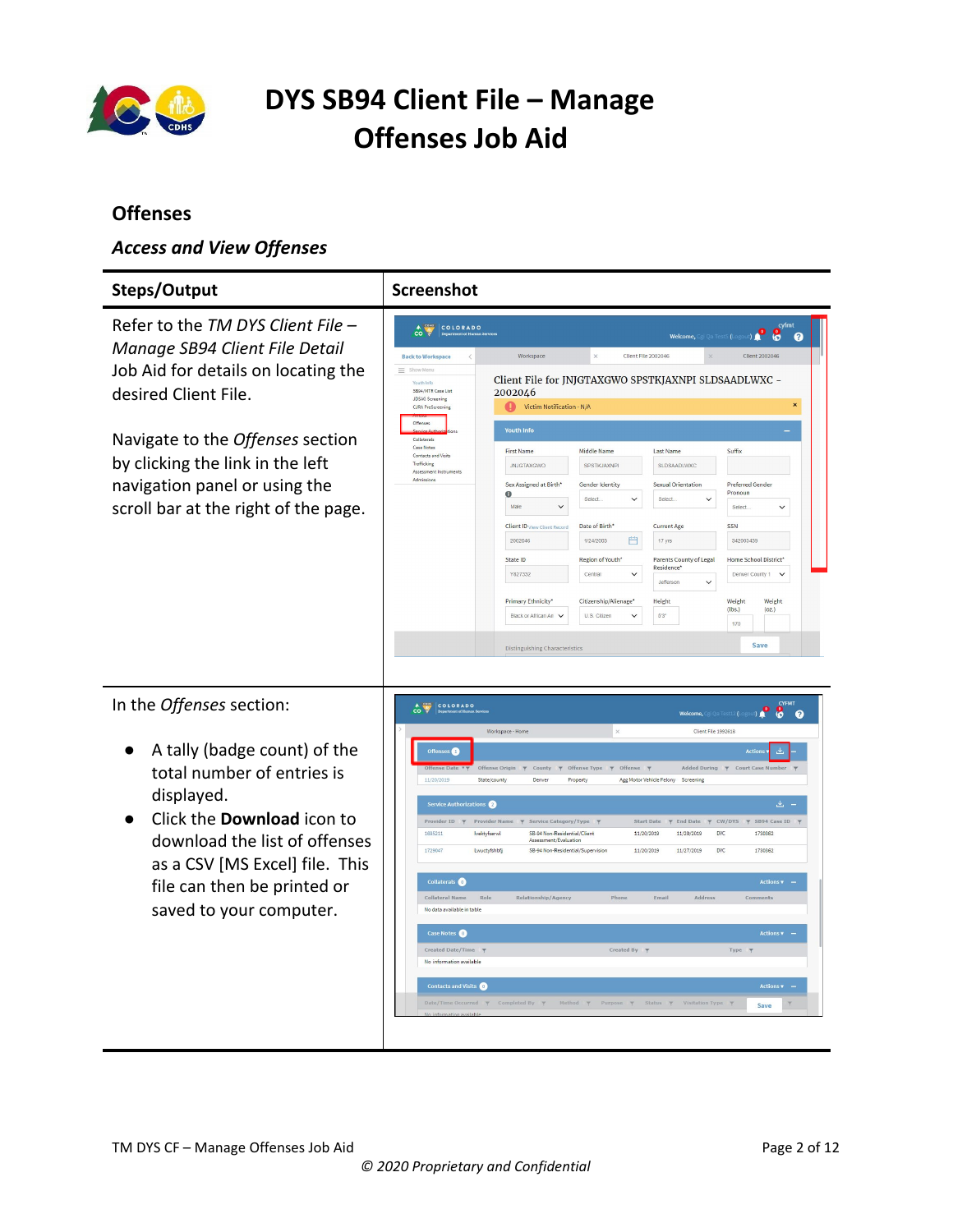

The list of Offenses can be sorted or filtered, using the icons to the right of the column headings.

|                            | Workspace - Home                       |                                                       |                                                                | Client File 1992618                                                   |                         |
|----------------------------|----------------------------------------|-------------------------------------------------------|----------------------------------------------------------------|-----------------------------------------------------------------------|-------------------------|
| Offenses <sup>(1)</sup>    |                                        |                                                       |                                                                |                                                                       | <b>Actions v</b><br>.⊾. |
| Offense Date <b>TT</b>     | Offense Origin $\forall$ County $\neg$ |                                                       | Offense Type $\blacktriangledown$ Offense $\blacktriangledown$ | Added During <b>T</b>                                                 | Court Case Number       |
| 11/20/2019                 | State/county                           | Denver<br>Property                                    | Agg Motor Vehicle Felony Screening                             |                                                                       |                         |
| Service Authorizations     |                                        |                                                       |                                                                |                                                                       | .↓.                     |
|                            |                                        | Provider ID ▼ Provider Name ▼ Service Category/Type ▼ |                                                                | Start Date $\forall$ End Date $\forall$ CW/DYS $\forall$ SB94 Case ID | $\mathbf{v}$            |
| 1695211                    | Ivektyfserwl                           | SB-94 Non-Residential/Client<br>Assessment/Evaluation | 11/20/2019                                                     | <b>DYC</b><br>11/20/2019                                              | 1730362                 |
| 1729047                    | Lwuctyfshbfi                           | SB-94 Non-Residential/Supervision                     | 11/20/2019                                                     | DYC<br>11/27/2019                                                     | 1730362                 |
| Collaterals <b>O</b>       |                                        |                                                       |                                                                |                                                                       | <b>Actions v</b>        |
| Collateral Name            | Role                                   | Relationship/Agency                                   | Phone<br>Email                                                 | Address                                                               | Comments                |
| No data available in table |                                        |                                                       |                                                                |                                                                       |                         |
| Case Notes                 |                                        |                                                       |                                                                |                                                                       | Actions $\sqrt{ }$ -    |
| Created Date/Time          |                                        |                                                       | Created By $\overline{\tau}$                                   | Type <b>T</b>                                                         |                         |
| No information available   |                                        |                                                       |                                                                |                                                                       |                         |
| <b>Contacts and Visits</b> |                                        |                                                       |                                                                |                                                                       | Actions $\mathbf{v}$ –  |
|                            |                                        |                                                       |                                                                |                                                                       |                         |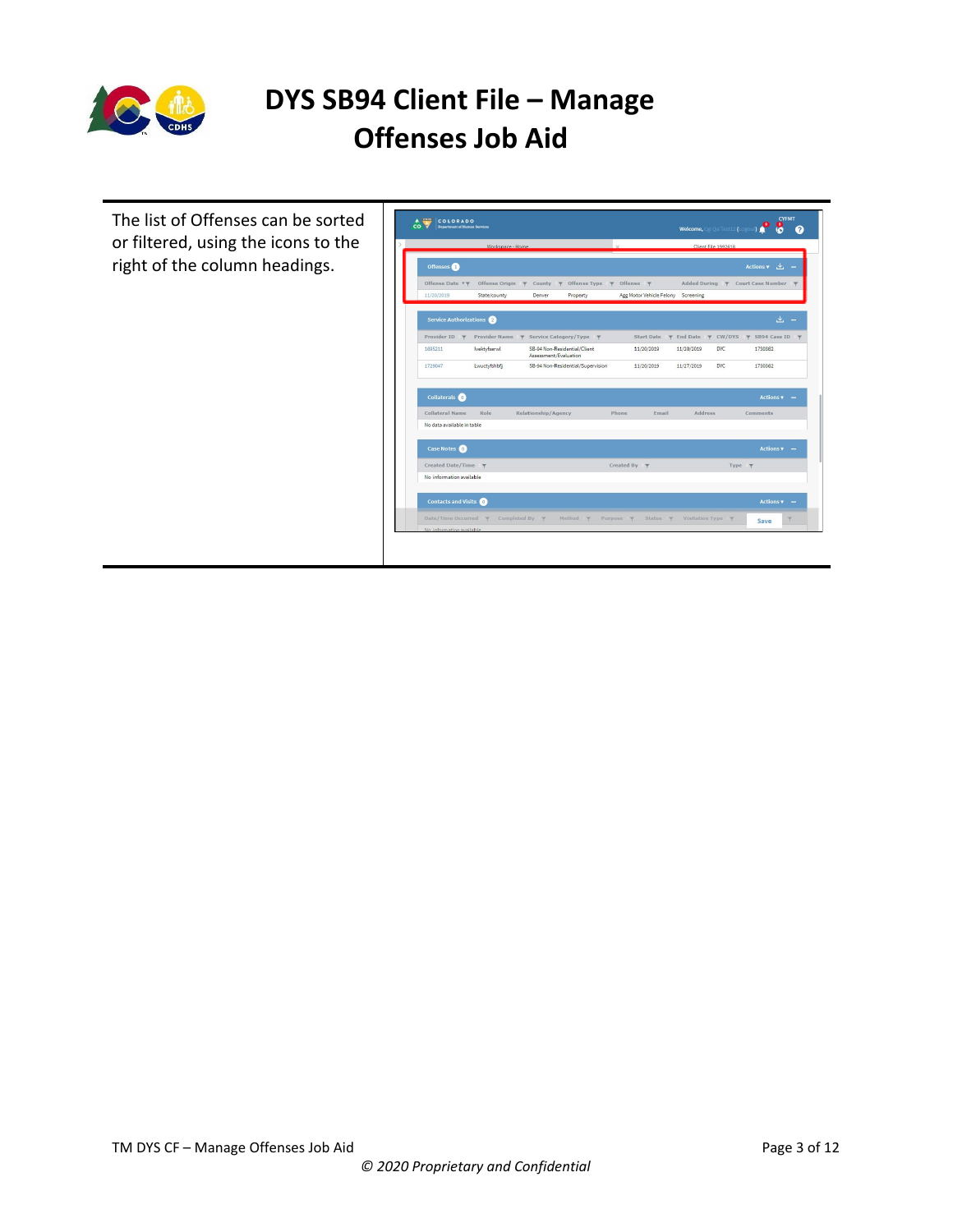

### <span id="page-3-0"></span>*Add an Offense*

- An Offense can be added if there is an active DYS case for the Youth.
- When adding an Offense**, Offense Date\*** and **County of Offense\*** are always required.
- **Offense Date\*** cannot be in the future.

| <b>Steps/Output</b>                          | <b>Screenshot</b>                                                                                                                                                                                                                                                                                                                                   |
|----------------------------------------------|-----------------------------------------------------------------------------------------------------------------------------------------------------------------------------------------------------------------------------------------------------------------------------------------------------------------------------------------------------|
| In the Offenses section:                     | <b>P</b> STEME<br>CO PARADO<br>Welcome, Cgi Qa Test12 (Log                                                                                                                                                                                                                                                                                          |
| Click the Actions drop-down<br>1.<br>arrow.  | Workspace - Home<br>$\times$<br>Client File 1992618<br>Offenses<br>Add Offense<br>Offense Date <b>* T</b><br>Offense Origin $\overline{\tau}$ County $\overline{\tau}$ Offense Type $\overline{\tau}$ Offense $\overline{\tau}$<br>Added<br>$\frac{1}{2}$<br>Agg Motor Vehicle Felony<br>11/20/2019<br>State/county<br>Denver<br>Property<br>Screen |
| 2. Select Add Offense.                       | $\pm$ $-$<br>Service Authorizations<br>Provider ID → Provider Name → Service Category/Type →<br>Start Date ▼ End Date ▼ CW/DYS ▼ SB94 Case ID ▼<br>1695211<br>lvektyfserwl<br>SB-94 Non-Residential/Client<br>11/20/2019<br>11/20/2019<br>DYC<br>1730362                                                                                            |
| This opens the Add Offense<br>pop-up window. | Assessment/Evaluation<br>SB-94 Non-Residential/Supervision<br><b>DYC</b><br>1729047<br>Lwuctyfshbfj<br>11/20/2019<br>11/27/2019<br>1730362<br>Collaterals O<br>Actions $\mathbf{v}$ -                                                                                                                                                               |
|                                              | Collateral Name<br>Relationship/Agency<br>Address<br>Role<br>Phone<br>Email<br>Comments<br>No data available in table                                                                                                                                                                                                                               |
|                                              | Case Notes<br>Actions v –<br>Created Date/Time<br>Created By<br>Type<br>$\overline{\mathbf{v}}$<br>No information available                                                                                                                                                                                                                         |
|                                              | <b>Contacts and Visits</b><br>Actions $\mathbf{v}$ –<br>Date/Time Occurred $\psi$ Completed By $\psi$ Method $\psi$ Purpose $\psi$ Status $\psi$ Visitation Type $\psi$<br>$\overline{\tau}$<br>Save                                                                                                                                                |
|                                              |                                                                                                                                                                                                                                                                                                                                                     |
|                                              |                                                                                                                                                                                                                                                                                                                                                     |
|                                              |                                                                                                                                                                                                                                                                                                                                                     |
|                                              |                                                                                                                                                                                                                                                                                                                                                     |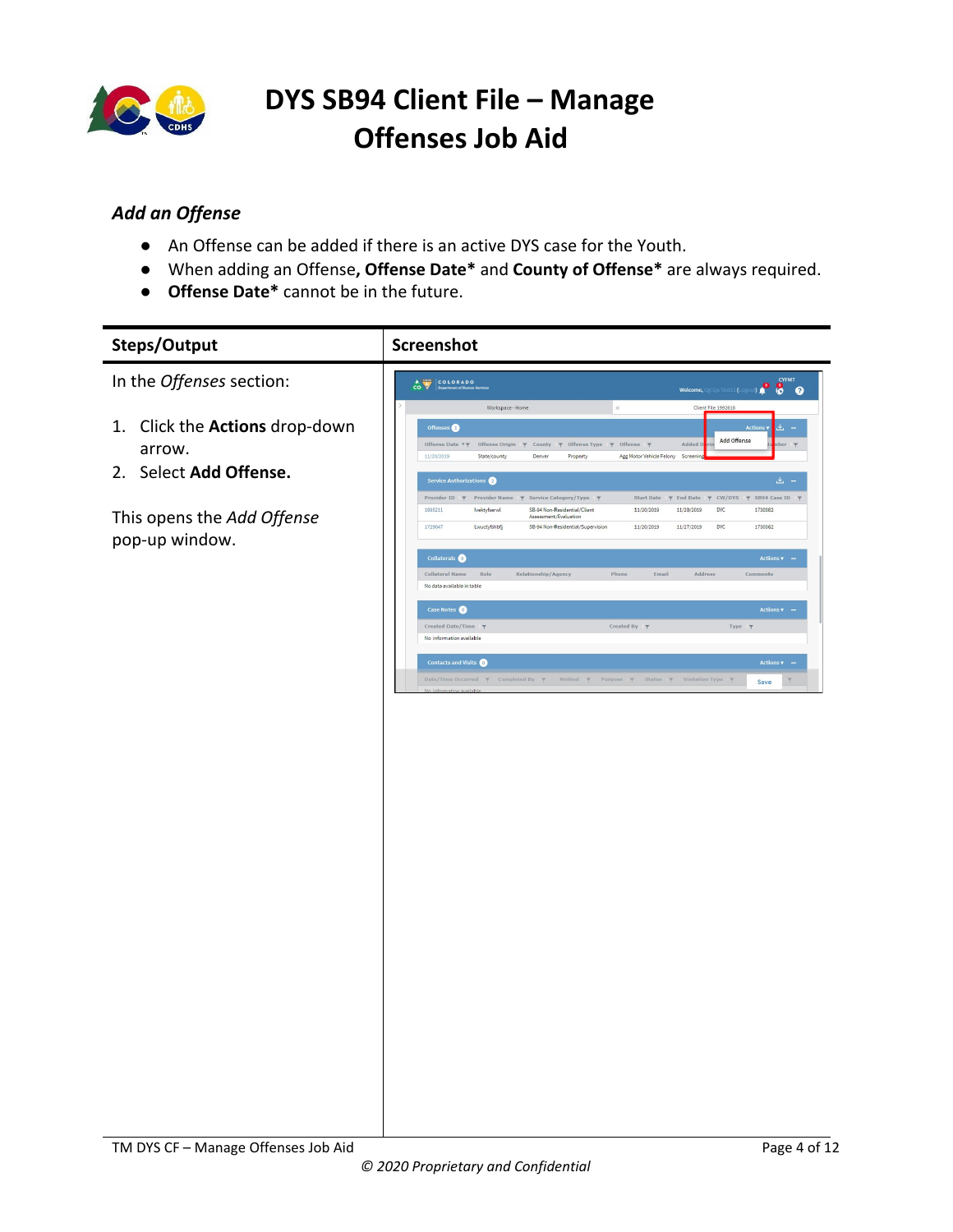

In the *Add Offense* pop-up window:

3. Complete the required fields and enter as much additional information as is available.

#### **Notes:**

- When **Offense Origin**\* is set to 'Municipal' or 'Game & Fish', then **Other Type** and **Comments** will be enabled and required, and **Offense Type**, **Offense Class**, and **CRS Number** will be disabled. **Offense** will be enabled and is optional.
- When **Offense Origin**\* is set to 'State/county', then **Offense Type**, **Offense**, **Offense Class**, and **CRS Number** will be enabled and required. **Other Type** will be disabled.

|                            | Offense Origin*                                    | Offense Date*      |                                 |
|----------------------------|----------------------------------------------------|--------------------|---------------------------------|
| Offenses                   | State/county<br>$\checkmark$                       | 曲<br>2/9/2020      | Actions $\mathbf{v}$ $\perp$ -  |
| Offense Date <b>* T</b>    | Court Case Number                                  | County Of Offense* | Court Case Number               |
| 11/20/2019                 |                                                    | Adams              | $\checkmark$                    |
|                            | Arrest Document ID                                 | Offense Type*      |                                 |
| Service Authorizati        |                                                    | Property           | $\frac{1}{2}$ -<br>$\checkmark$ |
| Provider ID <b>v</b>       | Offense*                                           | Offense Class*     | $\Psi$ SB94 Case ID $\Psi$      |
| 1695211                    | Agg Motor Vehicle Felony Attempted<br>$\checkmark$ | $\mathfrak{Z}$     | 1730362<br>$\checkmark$         |
| 1729047                    | CRS Number*                                        | Other Type         | 1730362                         |
| Collaterals <sup>(0)</sup> | 99-999-9999                                        |                    | Actions $\sqrt{}$ –             |
| <b>Collateral Name</b>     | Warrant Number                                     |                    | <b>Comments</b>                 |
| No data available in tab   |                                                    |                    |                                 |
|                            | Comments                                           |                    |                                 |
| Case Notes <sup>O</sup>    | -REDACTED-                                         |                    | $Actions$ $\sqrt{ }$ -          |
| <b>Created Date/Time</b>   |                                                    |                    | pe T                            |
| No information availab     |                                                    |                    |                                 |
|                            | Cancel                                             | Add                |                                 |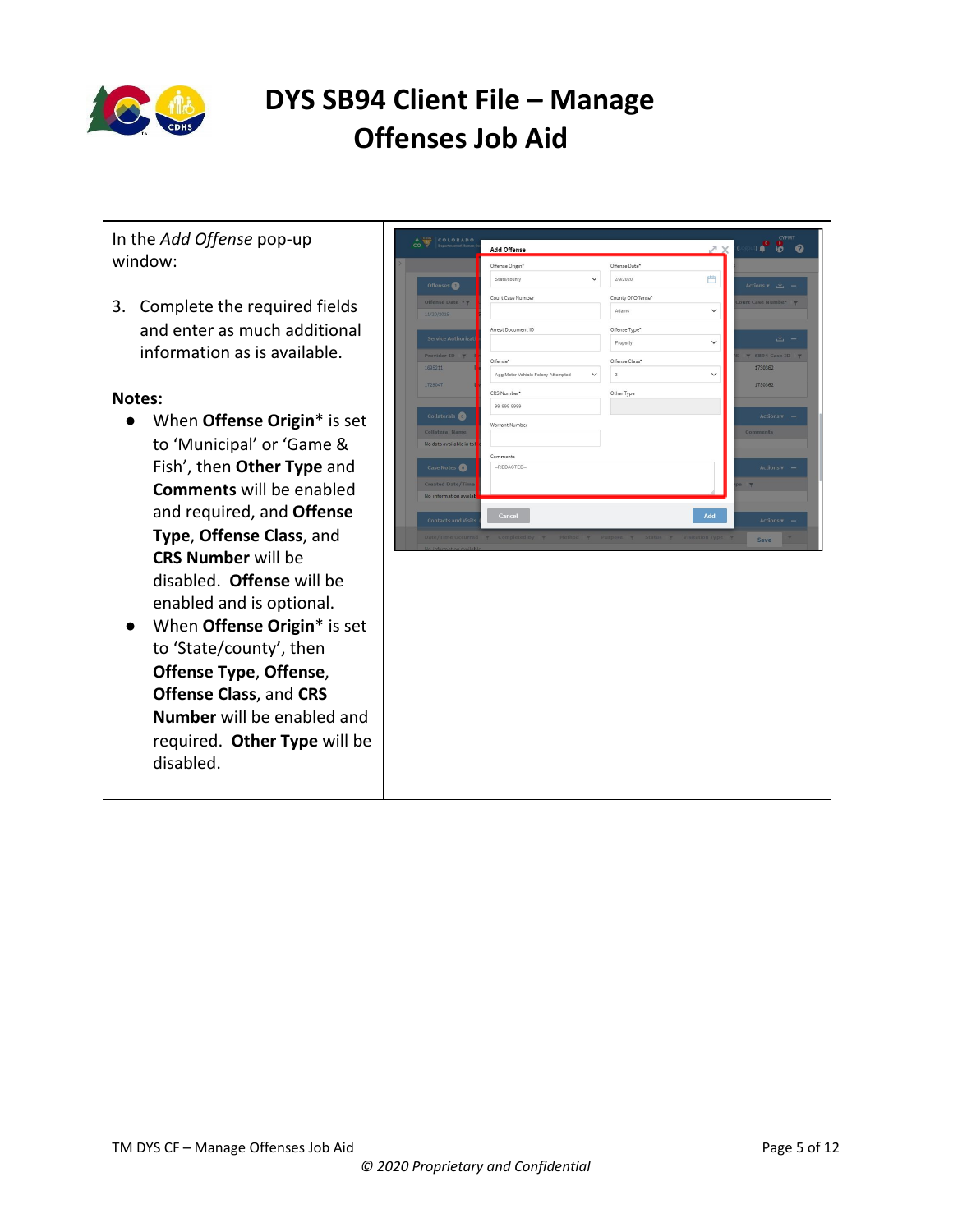

When all required fields are  $\bullet$   $\bullet$   $\bullet$ Add Offense  $\mathbb{Z}^n\times$ completed: Offense Origin\* Offense Date\* State/county 2/9/2020 門  $es$   $\bullet$ Court Case Number County Of Offense\* 4. Click **Add** to add the Offense  $\bar{\mathbf{v}}$ Adams entry or **Cancel** to close Arrest Document ID Offense Type\* Property  $\checkmark$ without saving. Offense<sup>\*</sup> lffense Class'  $\checkmark$ Agg Motor Vehicle Felony Att  $^{\rm 3}$ CRS Number\* Other Type 99-999-9999  $\bullet$ .<br>Warrant Number  $\overline{\bullet}$ -REDACTED-Cancel Add This adds the entry and returns **A**<br> **COLORADO**<br> **Peasttreat of Human Services**  $(2\left(\log(10)\right)\begin{pmatrix} 0 & 0 \ 0 & 0 \end{pmatrix}$  of  $\begin{pmatrix} 0 & 0 \ 0 & 0 \end{pmatrix}$ utalcoma<br>... you to the *Offenses* section.Workspace - Home Client File 1992618  $\bullet$ Adams Property Agg Motor Vehicle Felony<br>Attempted *Screening* tions  $\bullet$ Provider ID  $\psi$  Provider Na ▼ Service Category/Type ▼ Start Date  $\pi$  End Date  $\pi$  CW/DYS F SB94 Case ID 1695211 Ivektyfserwl SB-94 Non-Residential/Client<br>Assessment/Evaluation 11/20/2019 11/20/2019 **DYC** 1730362 1729047 Lwuctyfshbfj SB-94 Non-Residential/Supervision 11/20/2019  $11/27/2019$  DYC 1730362  $\frac{1}{2}$  Collaterals Collateral Name Role No data available in table Case Notes Created Date/Time No information available Save  $\overline{\phantom{a}}$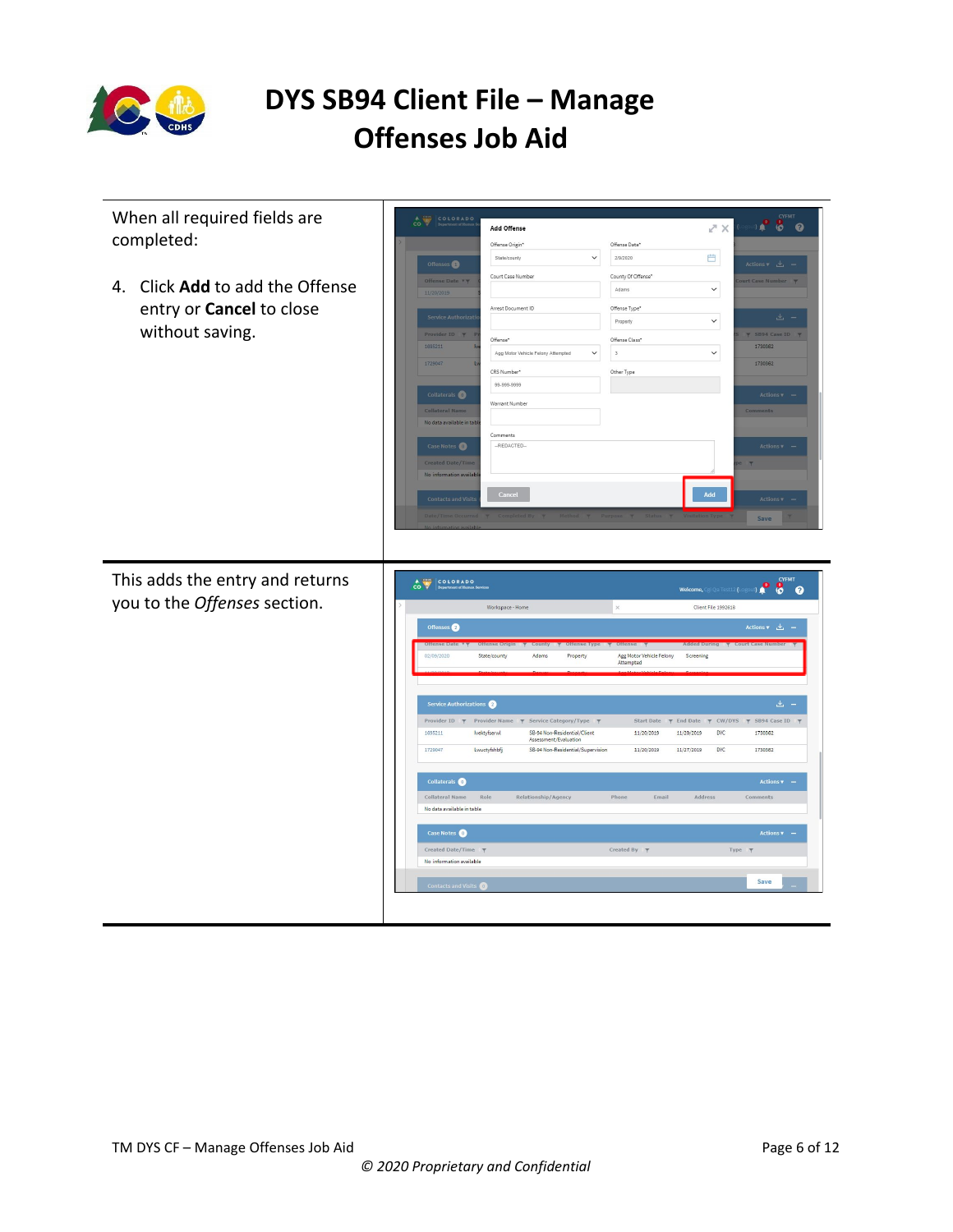

### <span id="page-6-0"></span>*Edit an Offense*

● An existing Offense can be edited if there is an active DYS case for the Youth.

| Steps/Output                     | Screenshot                                                                            |                                                                           |
|----------------------------------|---------------------------------------------------------------------------------------|---------------------------------------------------------------------------|
| In the Offenses section:         | COLORADO                                                                              | <b>CYFMT</b><br>Welcome, Cgi Qa Test12 (Logout) <b>Q</b> Q Q              |
|                                  | Workspace - Home<br>$\times$                                                          | Client File 1992618                                                       |
| Click the date link in the<br>1. | Offenses                                                                              | Actions v 上 -                                                             |
|                                  | Offense Date<br>Offense Origin $\pi$ County $\pi$ Offense Type $\pi$ Offense $\pi$    | Added During ▼ Court Case Number ▼                                        |
| Offense Date column.             | 02/09/2020<br>State/county<br>Adams<br>Property                                       | Agg Motor Vehicle Felony<br>Screening<br>Attempted                        |
|                                  | 11/20/2019<br>State/county<br>Denver<br>Property                                      | Agg Motor Vehicle Felony<br>Screening                                     |
| This opens the Edit Offense      |                                                                                       |                                                                           |
|                                  | Service Authorizations                                                                | 出 -                                                                       |
| pop-up window.                   | Provider ID → Provider Name → Service Category/Type →                                 | Start Date $\forall$ End Date<br>$\tau$ CW/DYS $\tau$ SB94 Case ID $\tau$ |
|                                  | 1695211<br>SB-94 Non-Residential/Client<br>lvektyfserwl<br>Assessment/Evaluation      | 11/20/2019<br>11/20/2019<br>DYC<br>1730362                                |
|                                  | 1729047<br>Lwuctyfshbfj<br>SB-94 Non-Residential/Supervision                          | 11/20/2019<br>11/27/2019<br><b>DYC</b><br>1730362                         |
|                                  |                                                                                       |                                                                           |
|                                  | Collaterals <b>O</b>                                                                  | <b>Actions v</b>                                                          |
|                                  | Collateral Name<br>Role<br>Relationship/Agency<br>Phone<br>No data available in table | Address<br>Email<br>Comments                                              |
|                                  |                                                                                       |                                                                           |
|                                  | Case Notes                                                                            | Actions $\mathbf{v}$ -                                                    |
|                                  | Created Date/Time<br>No information available                                         | Created By $\overline{\tau}$<br>Type <b>T</b>                             |
|                                  |                                                                                       |                                                                           |
|                                  | <b>Contacts and Visits (0)</b>                                                        | Save                                                                      |
|                                  |                                                                                       |                                                                           |
|                                  |                                                                                       |                                                                           |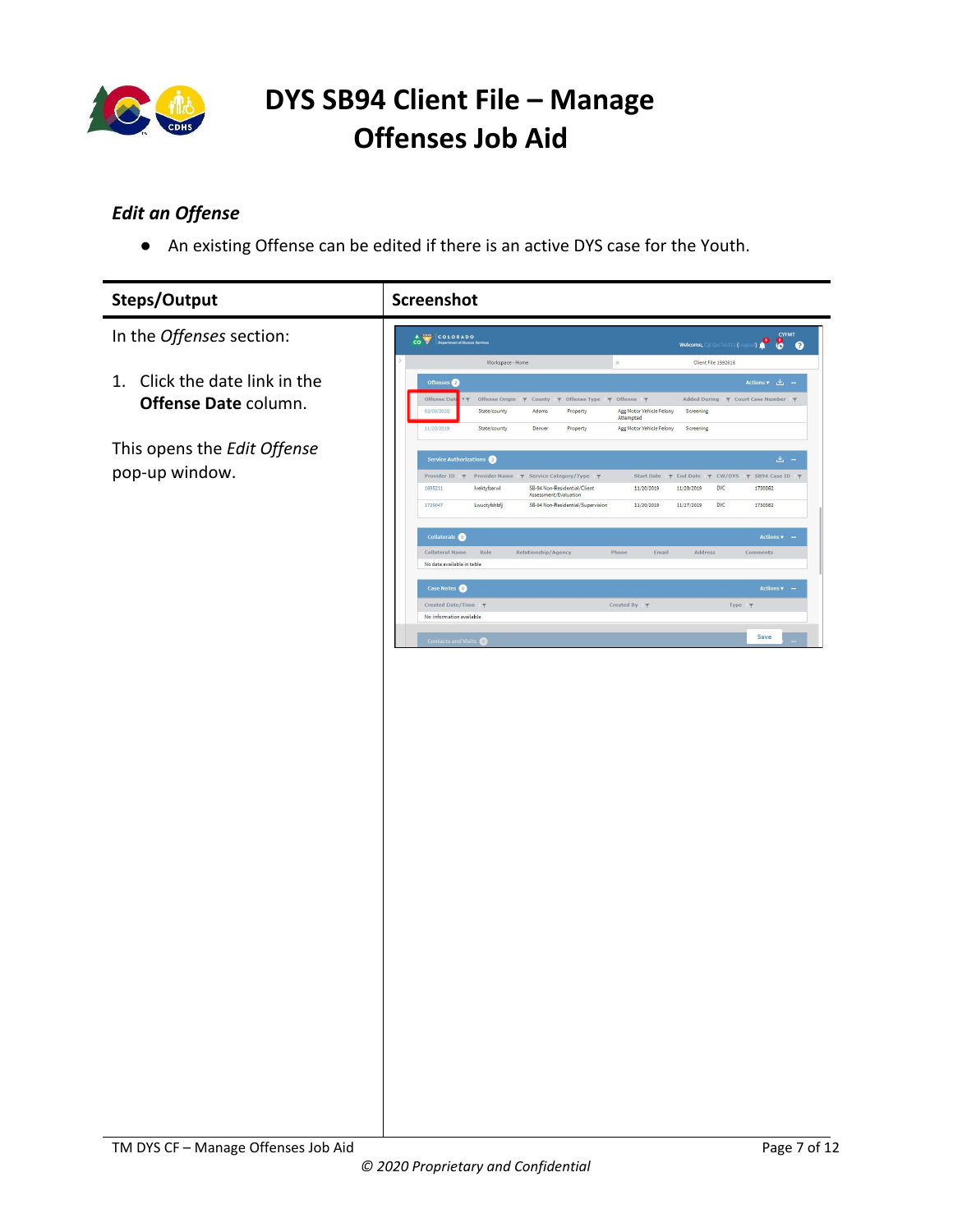

| In the Edit Offense pop-up<br>window:                                                                                           | CO COLORADO<br><b>Edit Offense</b><br>Offense Origin*<br>Offense Date'<br>11/20/2019<br>State/county<br>$\check{ }$<br>Offenses <sup>2</sup>                                                                                                                                                                                                                                                                                                                                                                                                                                                             | CYFMT<br>$\bullet$ $\bullet$ $\bullet$<br>スメ<br>門<br>Actions $\mathbf{v}$ $\perp$ -                                                                                        |
|---------------------------------------------------------------------------------------------------------------------------------|----------------------------------------------------------------------------------------------------------------------------------------------------------------------------------------------------------------------------------------------------------------------------------------------------------------------------------------------------------------------------------------------------------------------------------------------------------------------------------------------------------------------------------------------------------------------------------------------------------|----------------------------------------------------------------------------------------------------------------------------------------------------------------------------|
| 2. Use the drop-down arrows<br>and text fields to update the<br>required fields and add<br>additional information as<br>needed. | Court Case Number<br>County Of Offense*<br>Offense Date <b>v</b> T<br>Denver<br>02/09/2020<br>Arrest Document ID<br>Offense Type*<br>11/20/2019<br>Property<br>Offense*<br>Offense Class'<br>Service Authorizati<br>Select an Offense<br>Select Offense Class<br>$\check{ }$<br>Provider ID Y<br>1695211<br>CRS Number*<br>Other Type<br>365<br>1729047<br>Warrant Number<br>Collaterals <sup>O</sup><br><b>Collateral Name</b><br>Comments<br>No data available in tab<br>-REDACTED-<br>Case Notes (0)<br>Created Date/Time<br>Cancel<br><b>Delete</b><br>No information availal<br>Contacts and Visits | ourt Case Number <b>T</b><br>$\checkmark$<br>$\check{~}$<br>上 -<br>$\checkmark$<br>Y SB94 Case ID Y<br>1730362<br>1730362<br>Actions v<br>Actions <b>v</b><br>Save<br>Save |
|                                                                                                                                 |                                                                                                                                                                                                                                                                                                                                                                                                                                                                                                                                                                                                          |                                                                                                                                                                            |
| When changes are complete:                                                                                                      | COLORADO<br>$\frac{1}{100}$<br><b>Edit Offense</b>                                                                                                                                                                                                                                                                                                                                                                                                                                                                                                                                                       | CYFMT<br>$\bullet$ $\bullet$<br>$\frac{1}{2}$<br>フメ                                                                                                                        |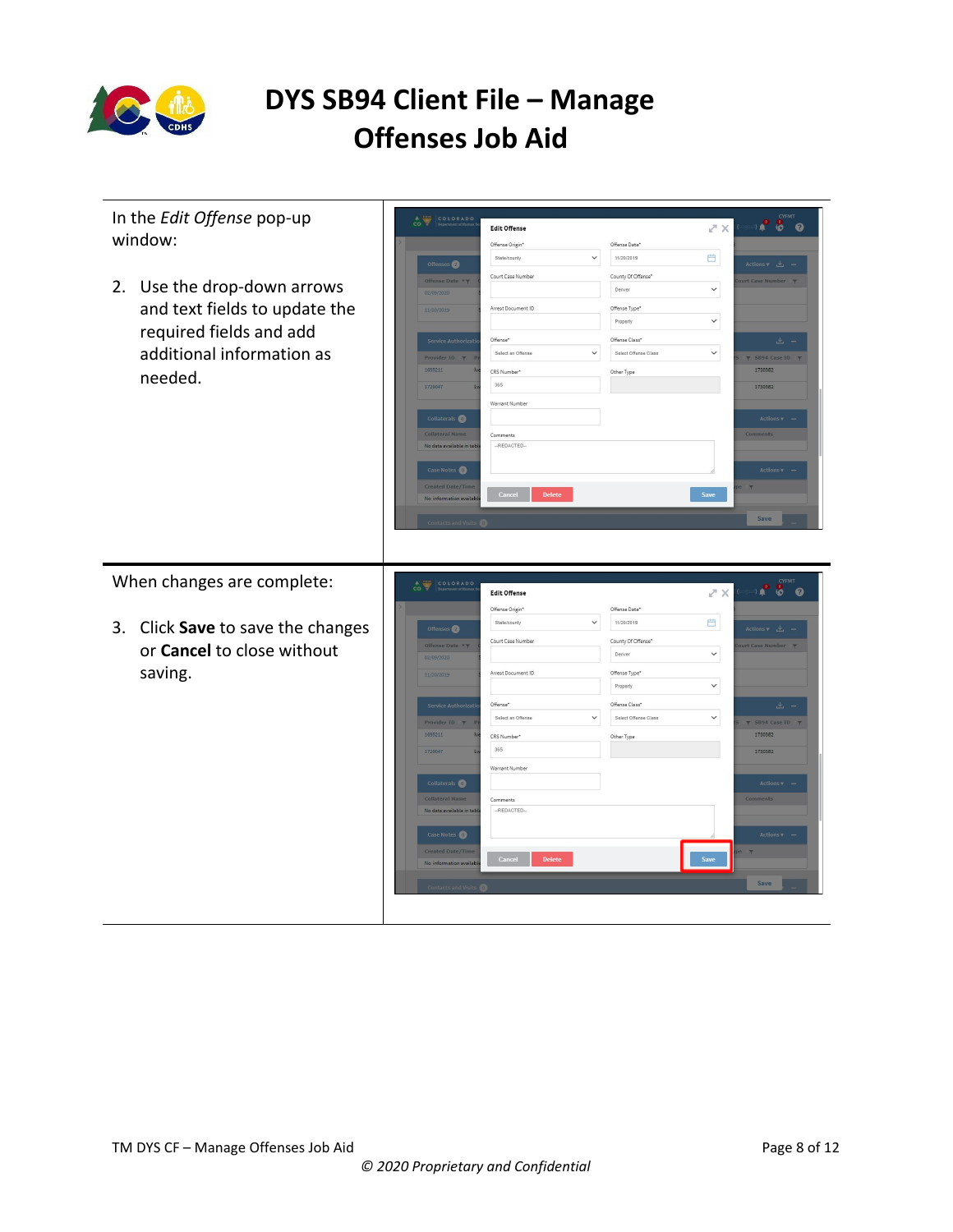

| This saves the changes and                   | <b>CYFMT</b><br>$A \nightharpoonup$<br>COLORADO<br>8<br>co v<br><b>Department of Human Services</b><br>Welcome, Cai Oa Test12 (L<br>$\bullet$<br>m               |
|----------------------------------------------|------------------------------------------------------------------------------------------------------------------------------------------------------------------|
| returns you to the Offenses<br>$\mathcal{L}$ | Workspace - Home<br>Client File 1992618<br>$\times$                                                                                                              |
|                                              | Offenses<br>Actions $\mathbf{v}$ $\perp$ $\perp$                                                                                                                 |
|                                              | Offense Origin Y County Y Offense Type Y Offense<br>Added During Y Court Case Number<br>Offense Date <b>YY</b><br>Agg Motor Vehicle Felony<br>Screening<br>Adams |
|                                              | 02/09/2020<br>State/county<br>Property<br>Attempted                                                                                                              |
|                                              |                                                                                                                                                                  |
|                                              | 医一<br>Service Authorizations                                                                                                                                     |
|                                              | Provider Name ▼ Service Category/Type ▼<br>SB94 Case ID<br>Provider ID \<br>Start Date<br>F End Date<br><b>T</b> CW/DYS<br>$\mathbf{v}$                          |
|                                              | SB-94 Non-Residential/Client<br>DYC<br>1695211<br>Ivektyfserwl<br>11/20/2019<br>11/20/2019<br>1730362<br>Assessment/Evaluation                                   |
|                                              | Lwuctyfshbfj<br>SB-94 Non-Residential/Supervision<br><b>DYC</b><br>1730362<br>1729047<br>11/20/2019<br>11/27/2019                                                |
|                                              |                                                                                                                                                                  |
|                                              | Collaterals <b>O</b><br>Actions $\mathbf{v}$ –                                                                                                                   |
|                                              | Collateral Name<br>Role<br>Relationship/Agency<br>Phone<br><b>Address</b><br>Email<br>Comments                                                                   |
|                                              | No data available in table                                                                                                                                       |
|                                              | Case Notes<br>Actions $\mathbf{v}$ –                                                                                                                             |
|                                              | Created Date/Time<br>Created By<br>Type <b>T</b>                                                                                                                 |
|                                              | No information available                                                                                                                                         |
|                                              | Save<br>Contacts and Visits                                                                                                                                      |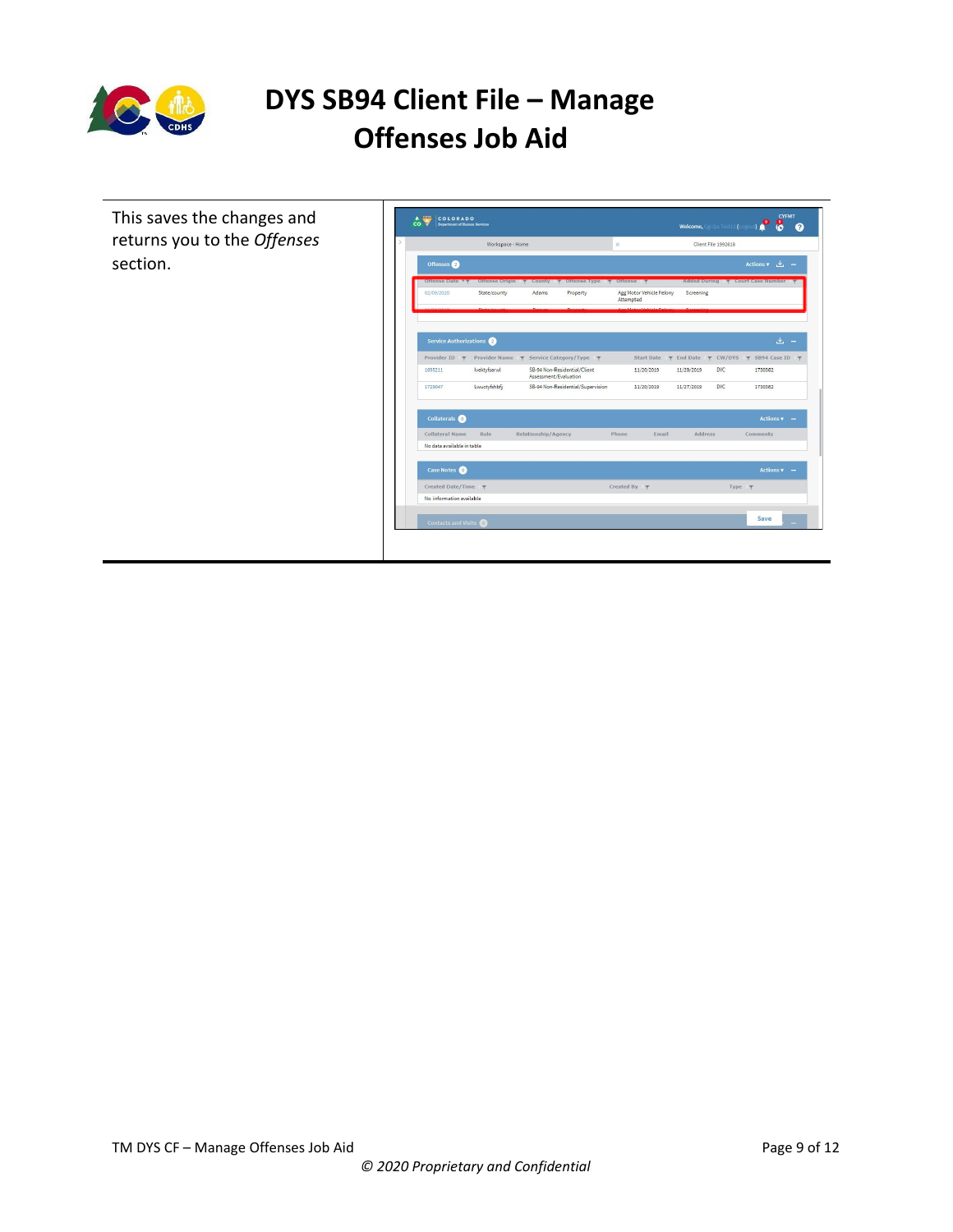

### <span id="page-9-0"></span>*Delete an Offense*

● An existing Offense can be deleted if it has not been associated to an Admission and if it is associated to an active DYS case.

| <b>Steps/Output</b>                                      | Screenshot                                                                                                                                                                                |                                                                                       |
|----------------------------------------------------------|-------------------------------------------------------------------------------------------------------------------------------------------------------------------------------------------|---------------------------------------------------------------------------------------|
| In the Offenses section:                                 | COLORADO                                                                                                                                                                                  | Welcome, @ Qa Test12 (Logout) <b>@ COVEMT</b>                                         |
|                                                          | $\times$<br>Workspace - Home                                                                                                                                                              | Client File 1992618                                                                   |
| Click the date link in the<br>1.<br>Offense Date column. | Offenses <sup>®</sup><br>Offense Dat<br>Offense Origin $\pi$ County $\pi$ Offense Type $\pi$ Offense $\pi$<br>Agg Motor Vehicle Felony<br>02/09/2020<br>State/county<br>Adams<br>Property | Actions $\sqrt{2}$ –<br>Added During $\gamma$ Court Case Number $\gamma$<br>Screening |
|                                                          | Attempted<br>11/20/2019<br>State/county<br>Denver<br>Property<br>Agg Motor Vehicle Felony                                                                                                 | Screening                                                                             |
| This opens the Edit Offense<br>pop-up window.            | Service Authorizations<br>Provider ID → Provider Name → Service Category/Type →                                                                                                           | 出 -<br>$\gamma$ CW/DYS $\gamma$ SB94 Case ID $\gamma$<br>Start Date $\pi$ End Date    |
|                                                          | 1695211<br>SB-94 Non-Residential/Client<br>11/20/2019<br>Ivektyfserwl<br>Assessment/Evaluation<br>1729047<br>Lwuctyfshbfj<br>SB-94 Non-Residential/Supervision<br>11/20/2019              | DYC<br>11/20/2019<br>1730362<br>11/27/2019<br>DYC<br>1730362                          |
|                                                          | Collaterals <b>O</b><br>Collateral Name<br>Role<br>Relationship/Agency<br>Phone                                                                                                           | <b>Actions v</b><br>$\mathsf{Email}$<br>Address<br>$comments$                         |
|                                                          | No data available in table                                                                                                                                                                |                                                                                       |
|                                                          | Case Notes<br>Created By<br>Created Date/Time<br>No information available                                                                                                                 | Actions <b>v</b><br>Type <b>T</b>                                                     |
|                                                          | <b>Contacts and Visits</b>                                                                                                                                                                | Save                                                                                  |
|                                                          |                                                                                                                                                                                           |                                                                                       |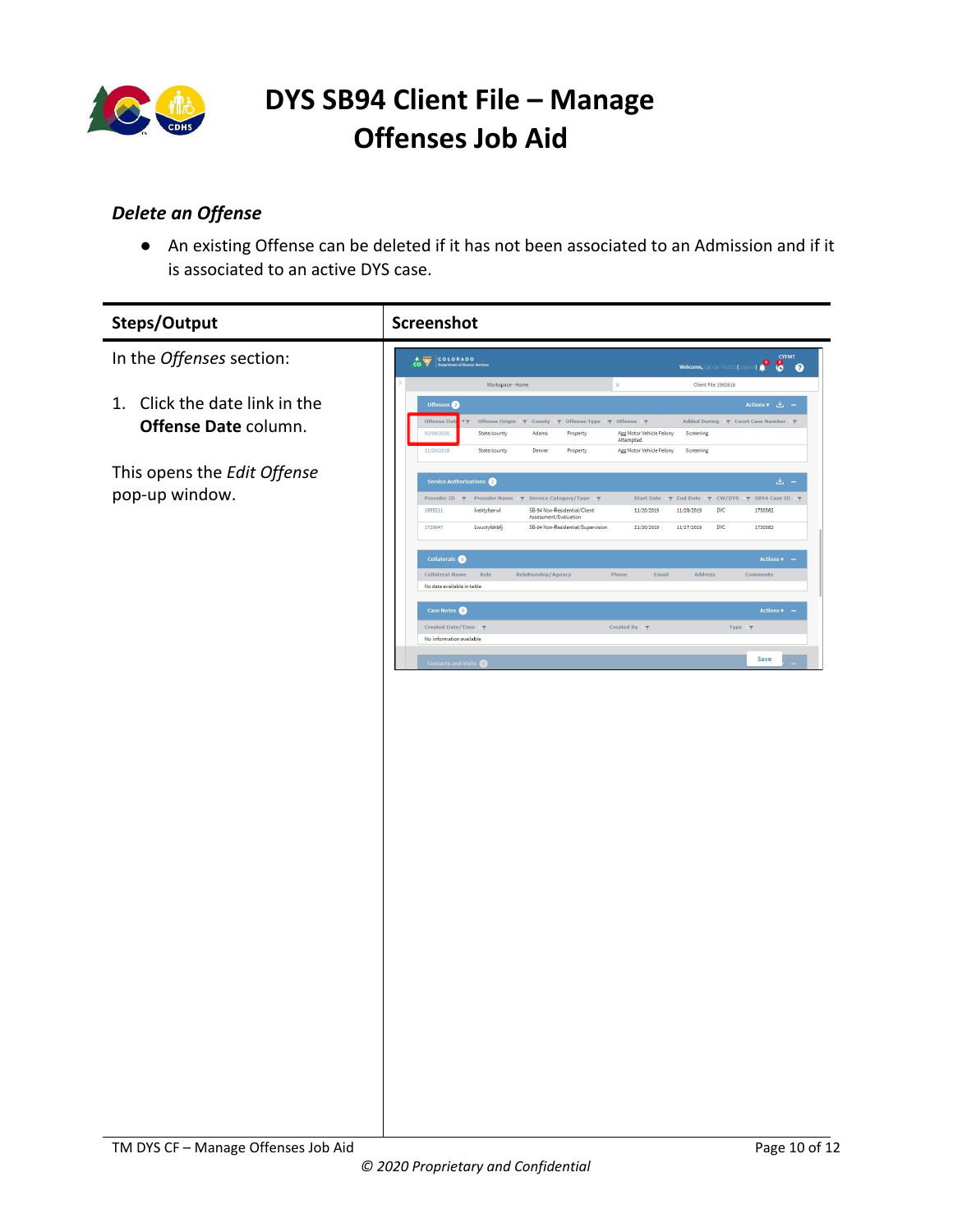

| Review the information carefully<br>to confirm this is the correct entry<br>to delete.<br>Click Delete.<br>2.<br>This opens the Confirm Delete<br>pop-up window. | <b>CYFMT</b><br>COLORADO<br>$\overline{\mathbf{a}}$<br>$\bullet$ $\bullet$<br>$X \times$<br><b>Edit Offense</b><br>Offense Origin*<br>Offense Date'<br>門<br>State/county<br>$\check{ }$<br>11/20/2019<br>Offenses <sup>2</sup><br>Actions $\mathbf{v}$ $\perp$<br>County Of Offense*<br>Court Case Number<br>Offense Date <b>T</b> T<br>urt Case Number<br>$\checkmark$<br>Denver<br>02/09/2020<br>Arrest Document ID<br>Offense Type*<br>11/20/2019<br>$\check{~}$<br>Property<br>Offense*<br>Offense Class*<br>Service Authorizati<br>玉<br>Select an Offense<br>$\checkmark$<br>Select Offense Class<br>$\checkmark$<br>Provider ID T<br>Y SB94 Case ID Y<br>1695211<br>1730362<br>CRS Number*<br>Other Type<br>365<br>1729047<br>1730362<br>Warrant Number<br>Collaterals O<br><b>Actions</b> v<br><b>Collateral Name</b><br>Comments<br>-REDACTED-<br>No data available in tab<br>Case Notes (0)<br>Actions v<br><b>Created Date/Time</b><br>Cance<br>Save<br><b>Delete</b><br>No information availa<br>Save |  |
|------------------------------------------------------------------------------------------------------------------------------------------------------------------|------------------------------------------------------------------------------------------------------------------------------------------------------------------------------------------------------------------------------------------------------------------------------------------------------------------------------------------------------------------------------------------------------------------------------------------------------------------------------------------------------------------------------------------------------------------------------------------------------------------------------------------------------------------------------------------------------------------------------------------------------------------------------------------------------------------------------------------------------------------------------------------------------------------------------------------------------------------------------------------------------------------|--|
| In the Confirm Delete pop-up<br>window:<br>Click Yes to delete the entry or<br>3.<br>No to close without deleting.                                               | COLORAD<br>$\times$ X<br>$\odot$<br>Edit 0<br><b>Confirm Delete</b><br>血<br>$\circ$<br>Are you sure you want to delete this Offense?<br>Offense<br>State<br><b>No</b><br>Court I<br>Denver<br>$\checkmark$<br>Arrest Document ID<br>Offense Type*<br>$\check{~}$<br>Property<br>Offense*<br>Offense Class*<br>Select Offense Class<br>Select an Offense<br>$\checkmark$<br>$\checkmark$<br>CRS Number*<br>Other Type<br>Warrant Number<br>173036<br>Comments<br>Collaterals (O)<br>o data available in ta<br>Cancel<br><b>Delete</b><br>Save                                                                                                                                                                                                                                                                                                                                                                                                                                                                     |  |